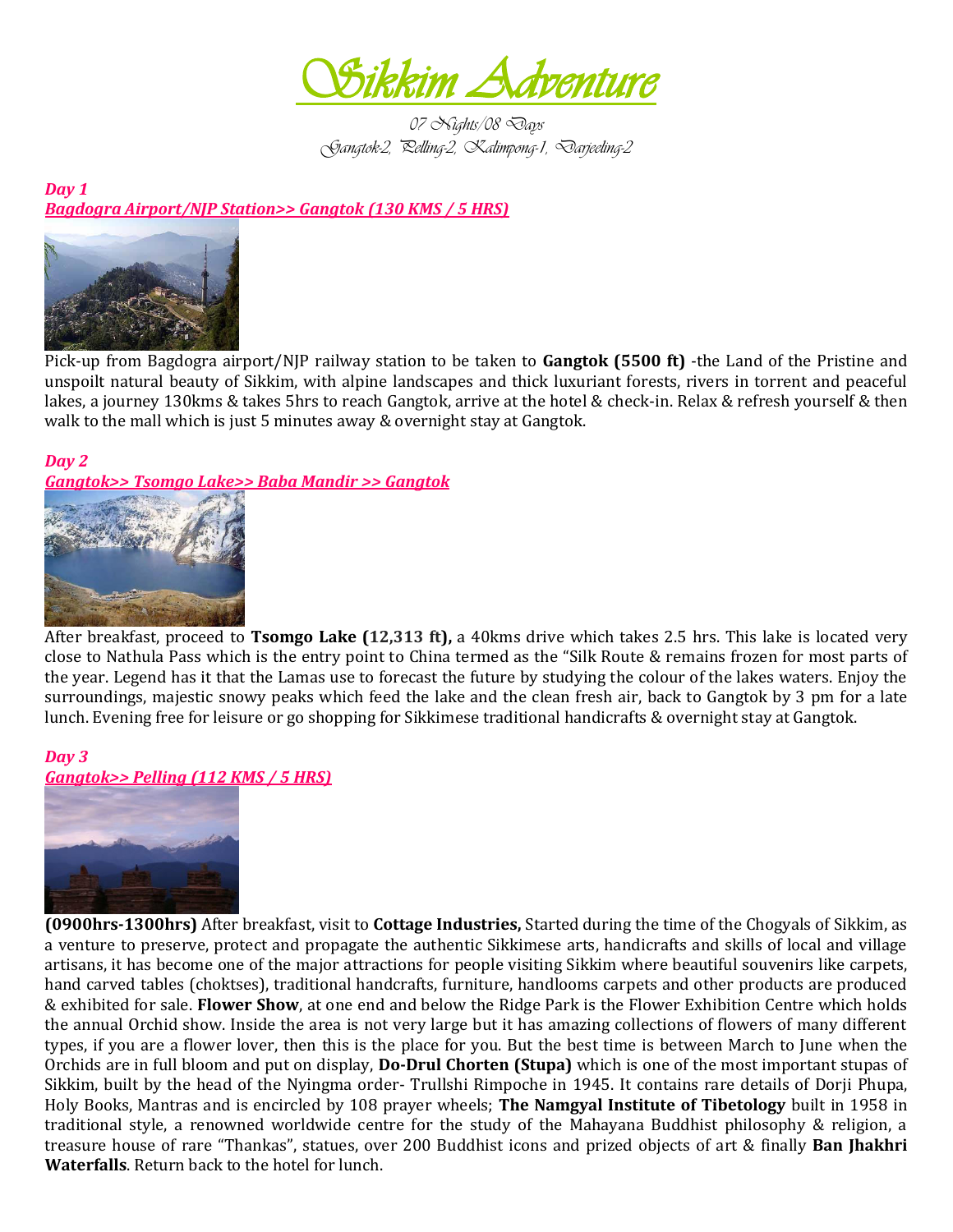After lunch, proceed to **Pelling (6800 Ft),** a 5 hour journey (112 kms) via Ravangla (6800 Ft), a small township & transit point to various destinations in South & West Sikkim, situated at the base of Meenam Hill (10300 Ft).

Arrive at Pelling by late evening & check-in at Hotel. This is one of the closest points to the Kanchenjunga range & one can see it upfront touching the sky from Pelling & overnight stay at Pelling.

# *Day 4*

### *Pelling (Full day local ss)*



Leave early for the **Skywalk, Khecheopalri Lake**, also called the "Wish Fulfilling Lake". It lies in a depression surrounded by prayer flags & forested hills & then go to the **Rimbi Falls** & **Khangchendzonga waterfalls.**

After lunch, proceed to **The Pemayangtse Monastery (7021 Ft)**, 2.5kms from Pelling. Built during the late 17th century, it is one of the oldest & most important monasteries of the Nyingmapa order of Buddhism in Sikkim. Even today, it is only the monks of this monastery who enjoy the title of 'Tasang' or pure monks. The monastery follows the Mindroling tradition & has 108 monks. The main attraction of the monastery is the wooden replica of Zangdog Palri, the celestial abode of Guru Padmasambhava, built by Serdup L Dorje Rinpoche in 1971, **Rabdentse Ruins -** the second capital of the erstwhile King of Sikkim till 1814 A.D. This is also very close to the Pemyangtse Monastery, a 30mins walk from the main road. The scenic view from the top of the ruins scanning across the deep valley, to the mystic heights of the Kanchenjunga range is something to be cherished & etched in memory & **Helipad Ground,** back to hotel by evening & overnight stay at Pelling.

#### *Day 5*

## *Pelling>> Kalimpong (95 KMS / 4 HRS)*



After breakfast depart to **Kalimpong (4000 Ft)**, a drive of 95 kms & taking around time 4 hrs to reach. Also called the garden of flowers, this town has almost everything- scenic beauty, flowers, greenery, waters, mists, clouds etc. Arrive at Kalimpong & check-in at the hotel.

Evening free at leisure with a visit to the market, Where you do some curio shopping, buy some Kalimpong Cheese & lollypops of Swiss technology from **"**Larks**"** or just take a walk thru the market & overnight stay at Kalimpong.

## *Day 6*

*Kalimpong>> Darjeeling (50 KMS / 2.5 HRS)* 



After breakfast, proceed for a half day sightseeing of **Durpin Hill** (which has the famous Zong Dog Palri Fo- Brang Monastery which belongs to the same Buddhist sect as the present Dalai Lama), **Pine View Point**, **Dr Graham's Homes** complex with its historic church & well maintained grounds founded in 1900 by Rev. Dr. J A Graham, a Scottish missionary, **Delo Hill (5556 ft)** appears to be the roof- of- the- world, is the highest point in Kalimpong. Delo